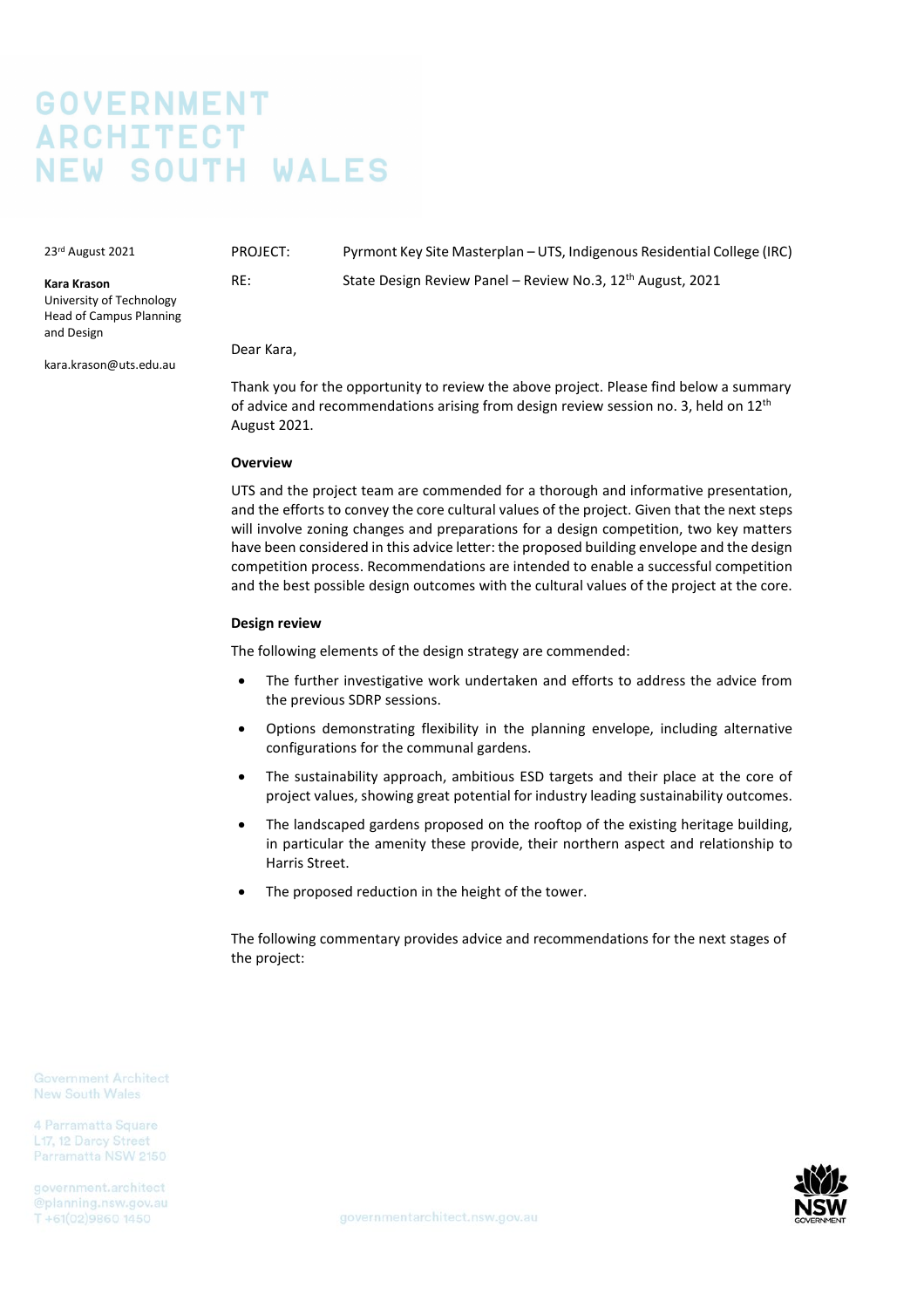#### **Building envelope**

A larger planning envelope will allow more flexibility and give the competition participants greater scope to develop genuine alternative options and innovative design strategies during the competition process.

Some areas of concern remain with the proposed envelope (including impact to the amenity of the neighbouring building at the south and the Harris Street tree) and further adjustments are recommended. Flexibility in the envelope will better place the project teams to achieve good design outcomes while resolving these issues during design development. The following adjustments to the planning envelope are therefore recommended for consideration. These should be considered holistically and in relationship to each other to achieve an envelope with the least impact and greatest flexibility to support a culturally rich and responsive final building form:

- An additional floor to the heritage building.
- An additional floor to the current proposed tower (indicated as RL 64.7).
- Increase to the envelope setback from Harris Street to reduce or eliminate the need for the envelope cut-out for the existing street tree, and further reduce or eliminate the impacts of the envelope on the building to the south. The cut out in the envelope currently shown does not appear to provide enough buffer and may negatively impact the health of the tree.

The above adjustments may lead to an increase in the competition envelope however the intention is to provide flexibility only and not increase the overall briefed GFA or built form.

#### **Competition process**

The project's core cultural values and intention to respond to Country are commended. It is imperative these are clearly communicated and explicit in the competition brief. As a minimum, the competition brief should address the following:

- The brief should lead with the indigenous values of community, kinship and Country as a priority throughout the project.
- The project as a marker of an Indigenous place in the city for education, for UTS, for Closing the Gap, should set a precedent for this unique urban typology. Its identity and core values should be integral to the arrival experience and immediately

**Government Architect New South Wales** 

4 Parramatta Square L17, 12 Darcy Street Parramatta NSW 2150

government.architect T+61(02)9860 1450

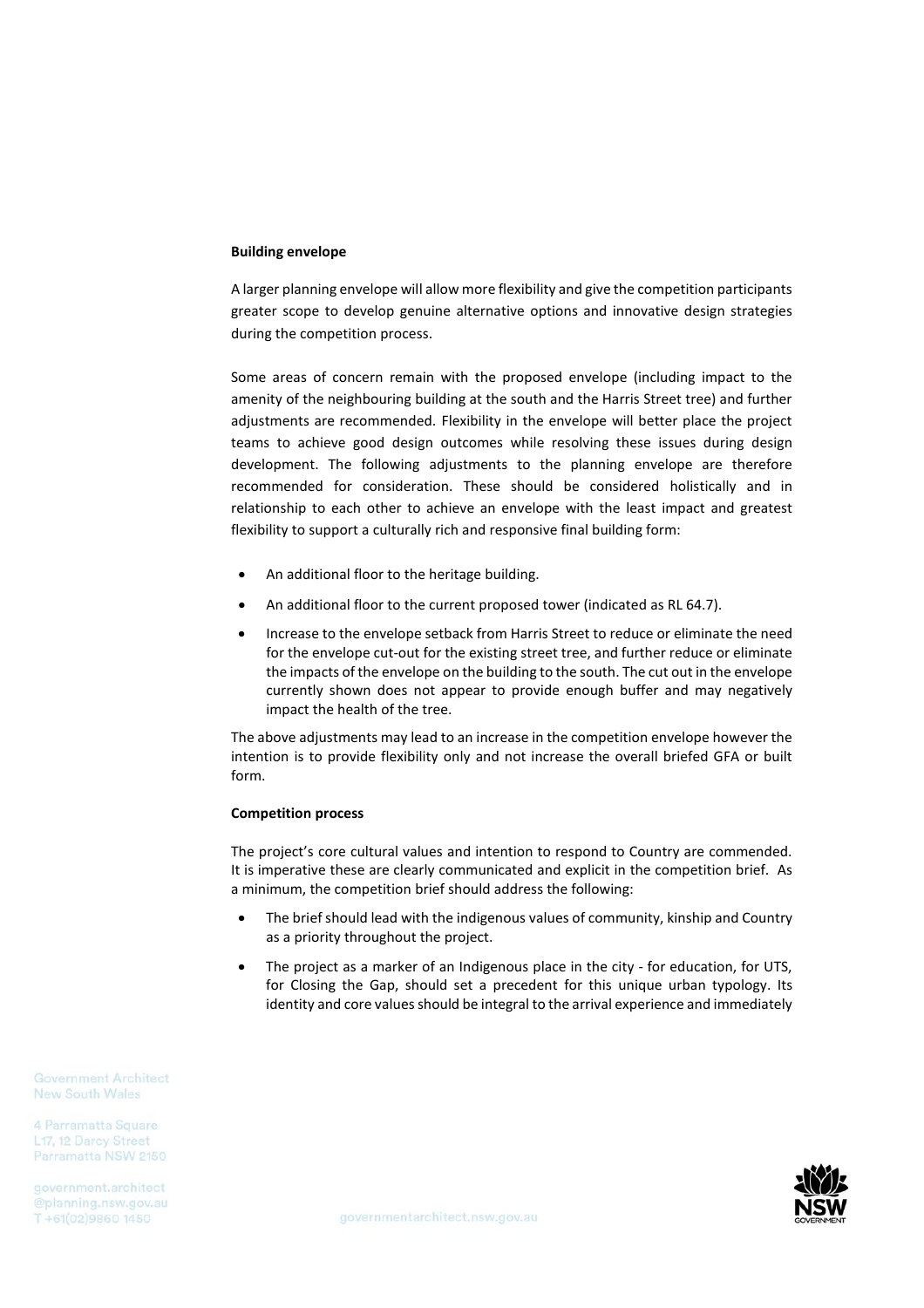apparent to residents and visitors. Clearly convey this design intent to form a key component of the competition brief.

- As the designs should reflect a deep understanding of the physical and cultural context of the site and its Country, the competition brief should include the following:
	- Pre-European movement and settlement patterns, and how the elements including hydrology, microclimate and topography have influenced how Country was understood and inhabited.
	- Understanding of the broader cultural narrative of the site and how it sits within a wider network of indigenous stories and places across the Pyrmont Peninsula and throughout the city.
- While sustainability goals are commended, the current industry rating tools will not embody the project's core ESD values, such as access to daylight, views, breezes, and connection with landscape. The following strategies are recommended:
	- Clearly expressthe sustainability and ESD goals as an integral part of the core values of the project in the competition brief.
	- Formulate a bespoke set of ESD criteria specifically designed to address the core values and ambitions of the project.
	- Prescribe the sustainability benchmarks, be clear on the minimum requirements and what is not negotiable. Clarify that industry ratings tools are to be used in addition to and not replace the competition brief benchmarks.
	- Specify the target for every room to receive natural lighting and ventilation and the desired levels. Investigate and advise technical strategies that need to be implemented to achieve the targets. An example includes hold-open fire doors to improve natural and cross ventilation.
	- Outline the solar access requirements for the precinct heart in the competition brief, to ensure they are met and to enable the project team to explore envelope options that still meet the project's objectives.
- The communal gathering and garden spaces range in hierarchy and scale, and how they are configured is important to ensure that the cultural objectives of the project can be realised. Consider providing more clarity in the competition brief around:
	- how the communal spaces support the idea of community. Indicate the rationale for the network of neighbourhoods, including their size, where they sit within the college, and how the communal spaces and students reside within them.

**Government Architect** New South Wales

4 Parramatta Square L17, 12 Darcy Street Parramatta NSW 2150

government.architect T+61(02)9860 1450

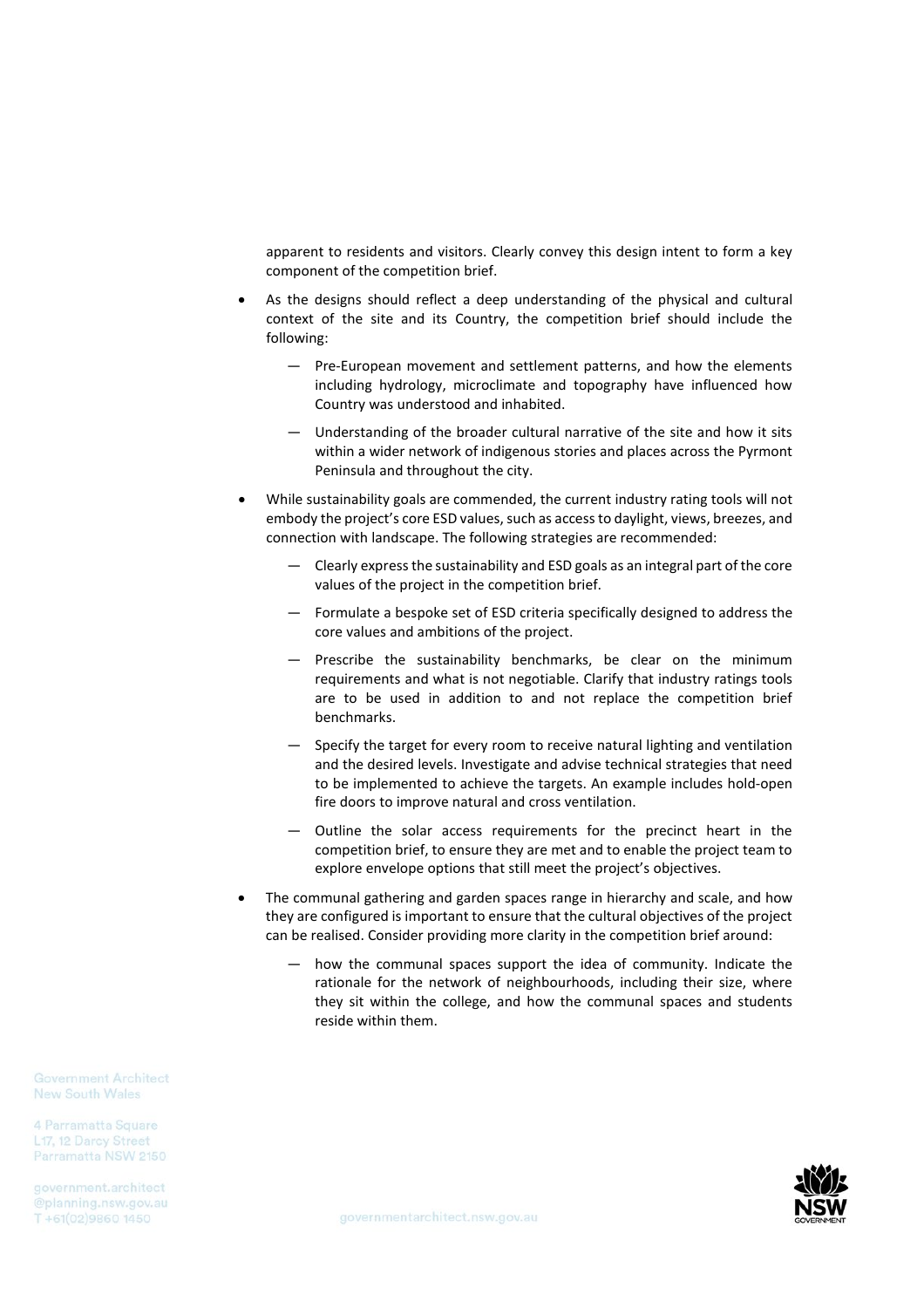- the hierarchy of communal spaces, from the larger common gardens, the corridor gathering spaces and the more private apartment areas, and their intended relationships with each other.
- the nature of the interface between communal areas eg. defensible or fluid boundaries.
- the intended size of group gatherings to be accommodated in the communal areas and the activities envisaged to enable the future team to facilitate and design to an appropriate scale. Consider illustrating how they will be used, showing people and furnishings.
- Consider designating a portion of the tower rooftop to be communal open space. It is noted being elevated several stories this space has substantially different conditions to the communal gardens throughout the lower levels, therefore would complement rather than replace them.

While this was not discussed in the session, the following is included for consideration:

• Street trees are a valuable component of a sustainable street environment. Consider a long-term strategy to progressively replace the plane trees with native species, even if only for the frontage between Mary Ann Street and Ultimo Road.

We trust that this advice is helpful and should you have any queries, please contact myself or Melissa Riley.

Sincerely,

or that

Olivia Hyde Director of Design Excellence Professor of Practice, University of Sydney Architecture Chair, Pyrmont Key Site Masterplan – UTS SDRP

**Government Architect** New South Wales

4 Parramatta Square L17, 12 Darcy Street Parramatta NSW 2150

government.architect @planning.nsw.gov.au T +61(02)9860 1450